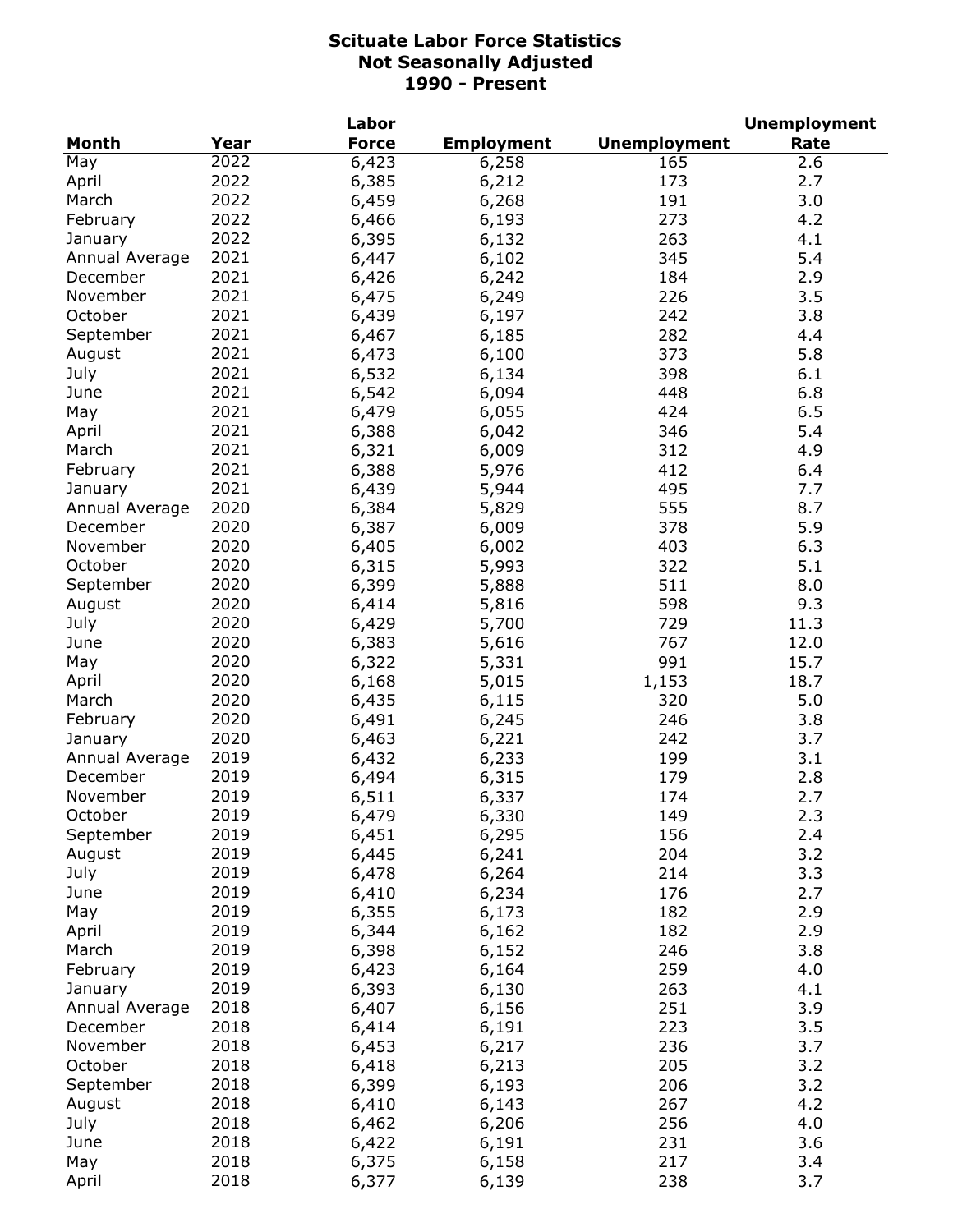|                |      | Labor        |                   |                     | <b>Unemployment</b> |
|----------------|------|--------------|-------------------|---------------------|---------------------|
| <b>Month</b>   | Year | <b>Force</b> | <b>Employment</b> | <b>Unemployment</b> | Rate                |
| March          | 2018 | 6,379        | 6,101             | 278                 | 4.4                 |
| February       | 2018 | 6,421        | 6,091             | 330                 | 5.1                 |
| January        | 2018 | 6,354        | 6,034             | 320                 | 5.0                 |
| Annual Average | 2017 | 6,332        | 6,056             | 276                 | 4.4                 |
| December       | 2017 | 6,322        | 6,094             | 228                 | 3.6                 |
| November       | 2017 | 6,338        | 6,104             | 234                 | 3.7                 |
| October        | 2017 | 6,310        | 6,097             | 213                 | 3.4                 |
| September      | 2017 | 6,330        | 6,110             | 220                 | 3.5                 |
| August         | 2017 | 6,307        | 6,048             | 259                 | 4.1                 |
| July           | 2017 | 6,364        | 6,081             | 283                 | 4.4                 |
| June           | 2017 | 6,323        | 6,080             | 243                 | 3.8                 |
| May            | 2017 | 6,276        | 6,036             | 240                 | 3.8                 |
| April          | 2017 | 6,312        | 6,042             | 270                 | 4.3                 |
|                | 2017 |              |                   | 350                 | 5.5                 |
| March          |      | 6,370        | 6,020             |                     |                     |
| February       | 2017 | 6,369        | 5,997             | 372                 | 5.8                 |
| January        | 2017 | 6,361        | 5,964             | 397                 | 6.2                 |
| Annual Average | 2016 | 6,148        | 5,847             | 301                 | 4.9                 |
| December       | 2016 | 6,190        | 5,910             | 280                 | 4.5                 |
| November       | 2016 | 6,179        | 5,920             | 259                 | 4.2                 |
| October        | 2016 | 6,168        | 5,904             | 264                 | 4.3                 |
| September      | 2016 | 6,138        | 5,864             | 274                 | 4.5                 |
| August         | 2016 | 6,169        | 5,853             | 316                 | 5.1                 |
| July           | 2016 | 6,196        | 5,883             | 313                 | 5.1                 |
| June           | 2016 | 6,162        | 5,882             | 280                 | 4.5                 |
| May            | 2016 | 6,083        | 5,813             | 270                 | 4.4                 |
| April          | 2016 | 6,100        | 5,823             | 277                 | 4.5                 |
| March          | 2016 | 6,145        | 5,798             | 347                 | 5.6                 |
| February       | 2016 | 6,156        | 5,778             | 378                 | 6.1                 |
| January        | 2016 | 6,093        | 5,741             | 352                 | 5.8                 |
| Annual Average | 2015 | 6,166        | 5,809             | 357                 | 5.8                 |
| December       | 2015 | 6,161        | 5,846             | 315                 | 5.1                 |
| November       | 2015 | 6,184        | 5,839             | 345                 | 5.6                 |
| October        | 2015 | 6,129        | 5,837             | 292                 | 4.8                 |
| September      | 2015 | 6,080        | 5,807             | 273                 | 4.5                 |
| August         | 2015 | 6,170        | 5,812             | 358                 | 5.8                 |
| July           | 2015 | 6,222        | 5,840             | 382                 | 6.1                 |
| June           | 2015 | 6,195        | 5,851             | 344                 | 5.6                 |
| May            | 2015 | 6,157        | 5,810             | 347                 | 5.6                 |
| April          | 2015 | 6,146        | 5,806             | 340                 | 5.5                 |
| March          | 2015 | 6,169        | 5,762             | 407                 | 6.6                 |
| February       | 2015 | 6,195        | 5,764             | 431                 | 7.0                 |
| January        | 2015 | 6,191        | 5,738             | 453                 | 7.3                 |
| Annual Average | 2014 | 6,121        | 5,692             | 429                 | 7.0                 |
| December       | 2014 |              |                   |                     | 5.9                 |
|                |      | 6,153        | 5,792             | 361                 |                     |
| November       | 2014 | 6,127        | 5,784             | 343                 | 5.6                 |
| October        | 2014 | 6,143        | 5,785             | 358                 | 5.8                 |
| September      | 2014 | 6,083        | 5,728             | 355                 | 5.8                 |
| August         | 2014 | 6,171        | 5,720             | 451                 | 7.3                 |
| July           | 2014 | 6,173        | 5,732             | 441                 | 7.1                 |
| June           | 2014 | 6,113        | 5,740             | 373                 | 6.1                 |
| May            | 2014 | 6,065        | 5,656             | 409                 | 6.7                 |
| April          | 2014 | 6,067        | 5,640             | 427                 | 7.0                 |
| March          | 2014 | 6,109        | 5,598             | 511                 | 8.4                 |
| February       | 2014 | 6,142        | 5,587             | 555                 | 9.0                 |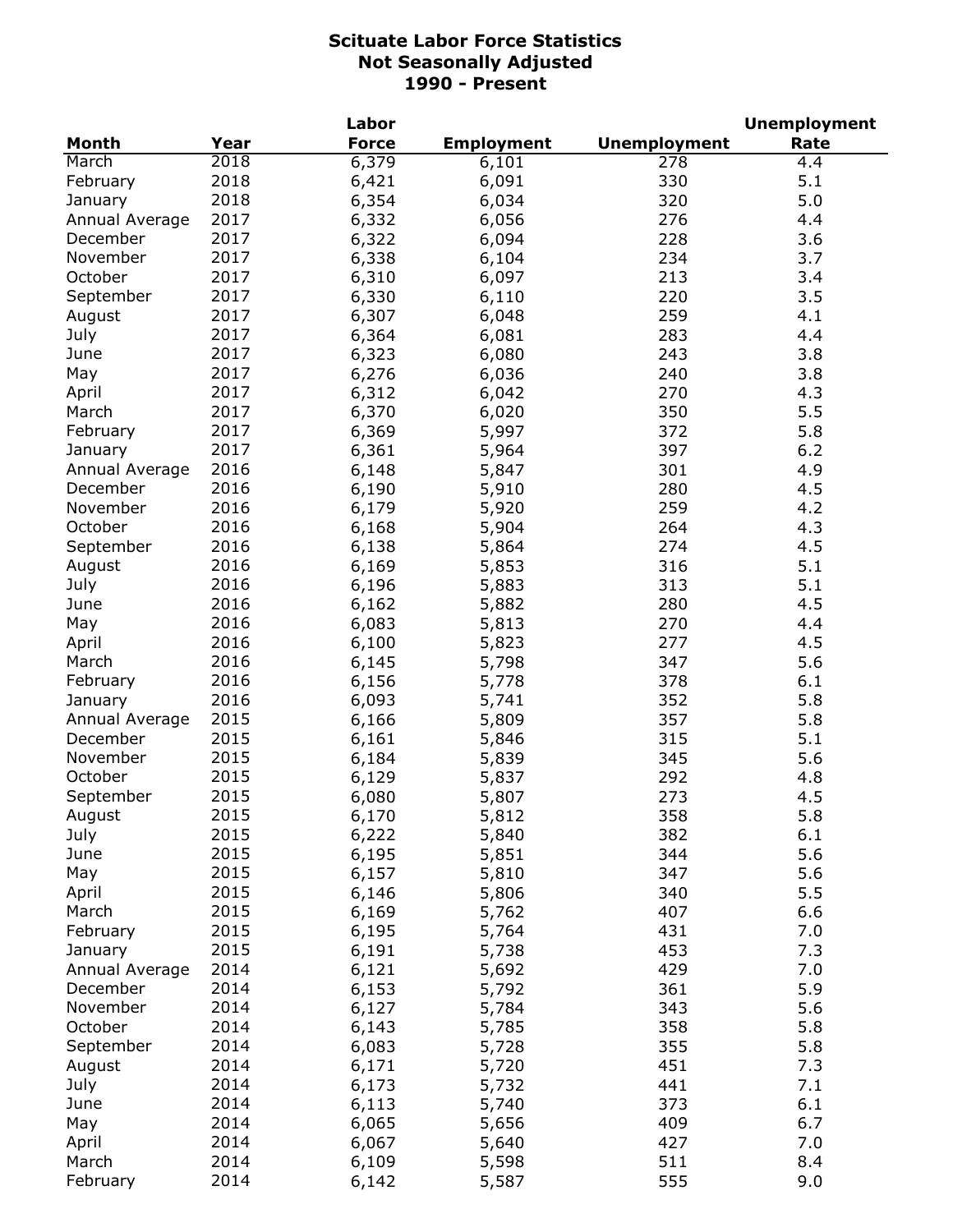|                |      | Labor        |                   |                     | <b>Unemployment</b> |
|----------------|------|--------------|-------------------|---------------------|---------------------|
| <b>Month</b>   | Year | <b>Force</b> | <b>Employment</b> | <b>Unemployment</b> | Rate                |
| January        | 2014 | 6,114        | 5,545             | 569                 | 9.3                 |
| Annual Average | 2013 | 6,161        | 5,591             | 570                 | 9.3                 |
| December       | 2013 | 6,100        | 5,619             | 481                 | 7.9                 |
| November       | 2013 | 6,132        | 5,639             | 493                 | 8.0                 |
| October        | 2013 | 6,123        | 5,610             | 513                 | 8.4                 |
| September      | 2013 | 6,152        | 5,605             | 547                 | 8.9                 |
| August         | 2013 | 6,236        | 5,589             | 647                 | 10.4                |
| July           | 2013 | 6,272        | 5,623             | 649                 | 10.3                |
| June           | 2013 | 6,205        | 5,636             | 569                 | 9.2                 |
| May            | 2013 | 6,143        | 5,569             | 574                 | 9.3                 |
| April          | 2013 | 6,081        | 5,568             | 513                 | 8.4                 |
| March          | 2013 | 6,141        | 5,536             | 605                 | 9.9                 |
| February       | 2013 | 6,184        | 5,559             | 625                 | 10.1                |
| January        | 2013 | 6,164        | 5,536             | 628                 | 10.2                |
| Annual Average | 2012 | 6,140        | 5,547             | 593                 | 9.7                 |
| December       | 2012 | 6,180        | 5,650             | 530                 | 8.6                 |
| November       | 2012 | 6,169        | 5,644             | 525                 | 8.5                 |
| October        | 2012 | 6,206        | 5,665             | 541                 | 8.7                 |
| September      | 2012 | 6,133        | 5,617             | 516                 | 8.4                 |
| August         | 2012 | 6,233        | 5,572             | 661                 | 10.6                |
| July           | 2012 | 6,238        | 5,569             | 669                 | 10.7                |
| June           | 2012 | 6,136        | 5,571             | 565                 | 9.2                 |
| May            | 2012 | 6,099        | 5,514             | 585                 | 9.6                 |
| April          | 2012 | 6,079        | 5,477             | 602                 | 9.9                 |
| March          | 2012 | 6,066        | 5,443             | 623                 | 10.3                |
| February       | 2012 | 6,098        | 5,433             | 665                 | 10.9                |
| January        | 2012 | 6,045        | 5,410             | 635                 | 10.5                |
| Annual Average | 2011 | 6,117        | 5,488             | 629                 | 10.3                |
| December       | 2011 | 6,146        | 5,506             | 640                 | 10.4                |
| November       | 2011 | 6,117        | 5,527             | 590                 | 9.6                 |
| October        | 2011 | 6,064        | 5,518             | 546                 | 9.0                 |
| September      | 2011 | 6,064        | 5,486             | 578                 | 9.5                 |
| August         | 2011 | 6,077        | 5,493             | 584                 | 9.6                 |
| July           | 2011 | 6,171        | 5,498             | 673                 | 10.9                |
| June           | 2011 | 6,113        | 5,528             | 585                 | 9.6                 |
| May            | 2011 | 6,023        | 5,477             | 546                 | 9.1                 |
| April          | 2011 | 6,069        | 5,485             | 584                 | 9.6                 |
| March          | 2011 | 6,160        | 5,453             | 707                 | 11.5                |
| February       | 2011 | 6,193        | 5,442             | 751                 | 12.1                |
| January        | 2011 | 6,215        | 5,447             | 768                 | 12.4                |
| Annual Average | 2010 | 6,247        | 5,516             | 731                 | 11.7                |
| December       | 2010 | 6,174        | 5,536             | 638                 | 10.3                |
| November       | 2010 | 6,247        | 5,543             | 704                 | 11.3                |
| October        | 2010 | 6,203        | 5,547             | 656                 | 10.6                |
| September      | 2010 | 6,217        | 5,552             | 665                 | 10.7                |
| August         | 2010 | 6,301        | 5,567             | 734                 | 11.6                |
| July           | 2010 | 6,354        | 5,574             | 780                 | 12.3                |
| June           | 2010 | 6,247        | 5,566             | 681                 | 10.9                |
| May            | 2010 | 6,193        | 5,504             | 689                 | 11.1                |
| April          | 2010 | 6,267        | 5,507             | 760                 | 12.1                |
| March          | 2010 | 6,277        | 5,448             | 829                 | 13.2                |
| February       | 2010 | 6,260        | 5,430             | 830                 | 13.3                |
| January        | 2010 | 6,226        | 5,417             | 809                 | 13.0                |
| Annual Average | 2009 | 6,566        | 5,818             | 748                 | 11.4                |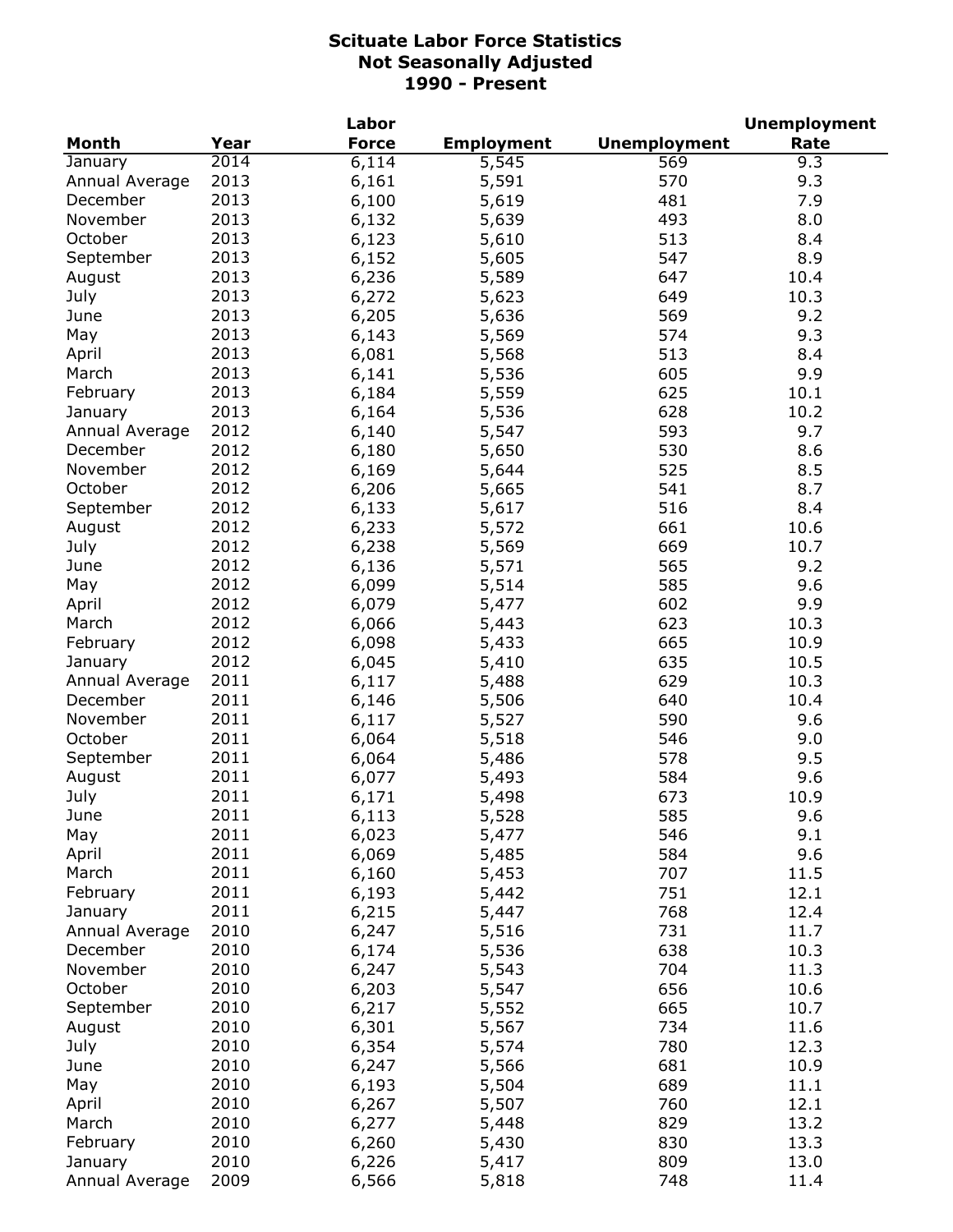|                |              | Labor        |                   |                     | <b>Unemployment</b> |
|----------------|--------------|--------------|-------------------|---------------------|---------------------|
| <b>Month</b>   | Year         | <b>Force</b> | <b>Employment</b> | <b>Unemployment</b> | Rate                |
| December       | 2009         | 6,487        | 5,799             | 688                 | 10.6                |
| November       | 2009         | 6,537        | 5,847             | 690                 | 10.6                |
| October        | 2009         | 6,581        | 5,815             | 766                 | 11.6                |
| September      | 2009         | 6,514        | 5,806             | 708                 | 10.9                |
| August         | 2009         | 6,688        | 5,847             | 841                 | 12.6                |
| July           | 2009         | 6,727        | 5,878             | 849                 | 12.6                |
| June           | 2009         | 6,627        | 5,869             | 758                 | 11.4                |
| May            | 2009         | 6,520        | 5,788             | 732                 | 11.2                |
| April          | 2009         | 6,556        | 5,804             | 752                 | 11.5                |
| March          | 2009         | 6,536        | 5,777             | 759                 | 11.6                |
| February       | 2009         | 6,514        | 5,790             | 724                 | 11.1                |
| January        | 2009         | 6,502        | 5,791             | 711                 | 10.9                |
| Annual Average | 2008         | 6,516        | 6,034             | 482                 | 7.4                 |
| December       | 2008         | 6,467        | 5,938             | 529                 | 8.2                 |
| November       | 2008         | 6,493        | 6,000             | 493                 | 7.6                 |
| October        | 2008         | 6,452        | 6,002             | 450                 | 7.0                 |
| September      | 2008         | 6,473        | 6,010             | 463                 | 7.2                 |
| August         | 2008         | 6,536        | 6,021             | 515                 | 7.9                 |
| July           | 2008         | 6,612        | 6,077             | 535                 | 8.1                 |
| June           | 2008         | 6,523        | 6,093             | 430                 | 6.6                 |
| May            | 2008         | 6,476        | 6,029             | 447                 | 6.9                 |
| April          | 2008         | 6,505        | 6,071             | 434                 | 6.7                 |
| March          | 2008         | 6,540        | 6,047             | 493                 | 7.5                 |
| February       | 2008         | 6,547        | 6,046             | 501                 | 7.7                 |
| January        | 2008         | 6,566        | 6,076             | 490                 | 7.5                 |
| Annual Average | 2007         | 6,550        | 6,220             | 330                 | 5.0                 |
| December       | 2007         | 6,584        | 6,202             | 382                 | 5.8                 |
| November       | 2007         | 6,563        | 6,255             | 308                 | 4.7                 |
| October        | 2007         | 6,528        | 6,237             | 291                 | 4.5                 |
| September      | 2007         | 6,516        | 6,234             | 282                 | 4.3                 |
| August         | 2007         | 6,565        | 6,212             | 353                 | 5.4                 |
| July           | 2007         | 6,618        | 6,257             | 361                 | 5.5                 |
| June           | 2007         | 6,541        | 6,275             | 266                 | 4.1                 |
| May            | 2007         | 6,507        | 6,206             | 301                 | 4.6                 |
| April          | 2007         | 6,515        | 6,195             | 320                 | 4.9                 |
| March          | 2007         | 6,556        | 6,196             | 360                 | 5.5                 |
| February       | 2007         | 6,570        | 6,185             | 385                 | 5.9                 |
| January        | 2007         | 6,536        | 6,186             | 350                 | 5.4                 |
| Annual Average | 2006         | 6,517        | 6,186             | 331                 | 5.1                 |
| December       | 2006         | 6,548        | 6,272             | 276                 | 4.2                 |
| November       | 2006         | 6,564        | 6,278             | 286                 | 4.4                 |
| October        | 2006         | 6,544        | 6,260             | 284                 | 4.3                 |
| September      | 2006         | 6,497        | 6,223             | 274                 | 4.2                 |
| August         | 2006         | 6,552        | 6,213             | 339                 | 5.2                 |
| July           | 2006         | 6,600        | 6,225             | 375                 | 5.7                 |
| June           | 2006         | 6,540        | 6,225             | 315                 | 4.8                 |
|                | 2006         | 6,447        |                   | 301                 | 4.7                 |
| May            |              |              | 6,146             |                     |                     |
| April          | 2006         | 6,460        | 6,134             | 326                 | 5.0<br>5.8          |
| March          | 2006         | 6,468        | 6,096             | 372<br>418          |                     |
| February       | 2006<br>2006 | 6,498        | 6,080             | 400                 | 6.4<br>6.2          |
| January        |              | 6,477        | 6,077             | 316                 | 4.9                 |
| Annual Average | 2005<br>2005 | 6,403        | 6,087             | 305                 | 4.7                 |
| December       |              | 6,478        | 6,173             |                     |                     |
| November       | 2005         | 6,519        | 6,191             | 328                 | 5.0                 |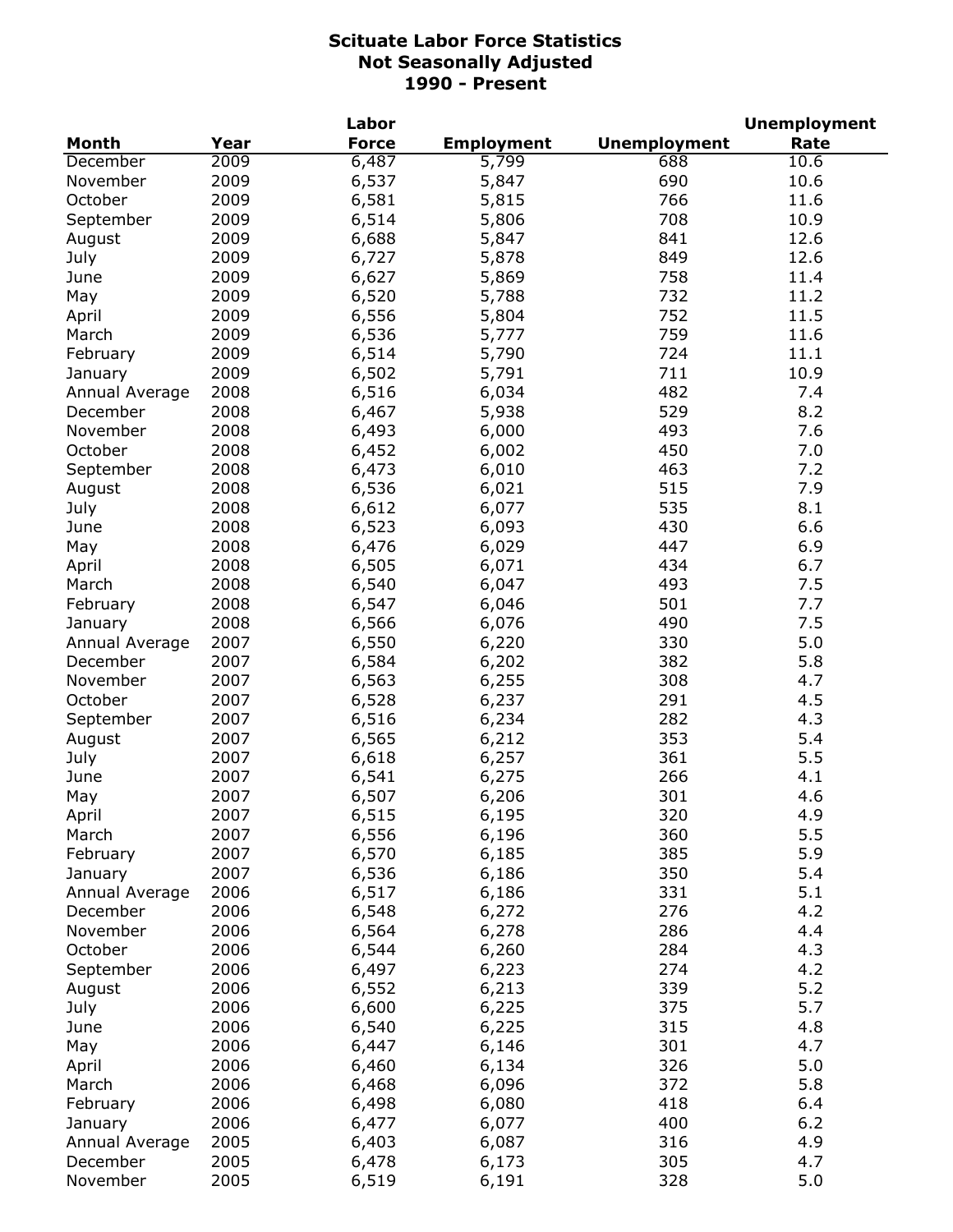|                |      | Labor        |                   |                     | <b>Unemployment</b> |
|----------------|------|--------------|-------------------|---------------------|---------------------|
| <b>Month</b>   | Year | <b>Force</b> | <b>Employment</b> | <b>Unemployment</b> | Rate                |
| October        | 2005 | 6,488        | 6,169             | 319                 | 4.9                 |
| September      | 2005 | 6,453        | 6,138             | 315                 | 4.9                 |
| August         | 2005 | 6,466        | 6,150             | 316                 | 4.9                 |
| July           | 2005 | 6,460        | 6,145             | 315                 | 4.9                 |
| June           | 2005 | 6,398        | 6,119             | 279                 | 4.4                 |
| May            | 2005 | 6,313        | 6,050             | 263                 | 4.2                 |
| April          | 2005 | 6,311        | 6,026             | 285                 | 4.5                 |
| March          | 2005 | 6,318        | 5,978             | 340                 | 5.4                 |
| February       | 2005 | 6,328        | 5,957             | 371                 | 5.9                 |
| January        | 2005 | 6,297        | 5,943             | 354                 | 5.6                 |
| Annual Average | 2004 | 6,295        | 5,961             | 334                 | 5.3                 |
| December       | 2004 | 6,293        | 6,013             | 280                 | 4.4                 |
| November       | 2004 | 6,277        | 6,036             | 241                 | 3.8                 |
| October        | 2004 | 6,238        | 6,008             | 230                 | 3.7                 |
| September      | 2004 | 6,231        | 5,978             | 253                 | 4.1                 |
|                | 2004 | 6,331        | 5,986             | 345                 | 5.4                 |
| August         | 2004 |              |                   | 369                 | 5.8                 |
| July           |      | 6,378        | 6,009             |                     | 5.3                 |
| June           | 2004 | 6,319        | 5,984             | 335                 |                     |
| May            | 2004 | 6,248        | 5,916             | 332                 | 5.3                 |
| April          | 2004 | 6,286        | 5,912             | 374                 | 5.9                 |
| March          | 2004 | 6,315        | 5,884             | 431                 | 6.8                 |
| February       | 2004 | 6,306        | 5,896             | 410                 | 6.5                 |
| January        | 2004 | 6,322        | 5,910             | 412                 | 6.5                 |
| Annual Average | 2003 | 6,320        | 5,958             | 362                 | 5.7                 |
| December       | 2003 | 6,266        | 5,986             | 280                 | 4.5                 |
| November       | 2003 | 6,287        | 6,004             | 283                 | 4.5                 |
| October        | 2003 | 6,239        | 5,980             | 259                 | 4.2                 |
| September      | 2003 | 6,241        | 5,962             | 279                 | 4.5                 |
| August         | 2003 | 6,339        | 5,967             | 372                 | 5.9                 |
| July           | 2003 | 6,401        | 5,989             | 412                 | 6.4                 |
| June           | 2003 | 6,387        | 6,006             | 381                 | 6.0                 |
| May            | 2003 | 6,287        | 5,933             | 354                 | 5.6                 |
| April          | 2003 | 6,312        | 5,946             | 366                 | 5.8                 |
| March          | 2003 | 6,358        | 5,917             | 441                 | 6.9                 |
| February       | 2003 | 6,374        | 5,919             | 455                 | 7.1                 |
| January        | 2003 | 6,350        | 5,888             | 462                 | 7.3                 |
| Annual Average | 2002 | 6,139        | 5,830             | 309                 | 5.0                 |
| December       | 2002 | 6,247        | 5,912             | 335                 | 5.4                 |
| November       | 2002 | 6,248        | 5,925             | 323                 | 5.2                 |
| October        | 2002 | 6,191        | 5,900             | 291                 | 4.7                 |
| September      | 2002 | 6,193        | 5,887             | 306                 | 4.9                 |
| August         | 2002 | 6,198        | 5,867             | 331                 | 5.3                 |
| July           | 2002 | 6,168        | 5,870             | 298                 | 4.8                 |
| June           | 2002 | 6,097        | 5,852             | 245                 | 4.0                 |
| May            | 2002 | 6,032        | 5,783             | 249                 | 4.1                 |
| April          | 2002 | 6,047        | 5,762             | 285                 | 4.7                 |
| March          | 2002 | 6,101        | 5,753             | 348                 | 5.7                 |
| February       | 2002 | 6,111        | 5,757             | 354                 | 5.8                 |
| January        | 2002 | 6,035        | 5,689             | 346                 | 5.7                 |
| Annual Average | 2001 | 5,993        | 5,747             | 246                 | 4.1                 |
| December       | 2001 | 6,024        | 5,782             | 242                 | 4.0                 |
| November       | 2001 | 6,013        | 5,782             | 231                 | 3.8                 |
| October        | 2001 | 5,992        | 5,772             | 220                 | 3.7                 |
|                |      | 5,993        | 5,771             | 222                 | 3.7                 |
| September      | 2001 |              |                   |                     |                     |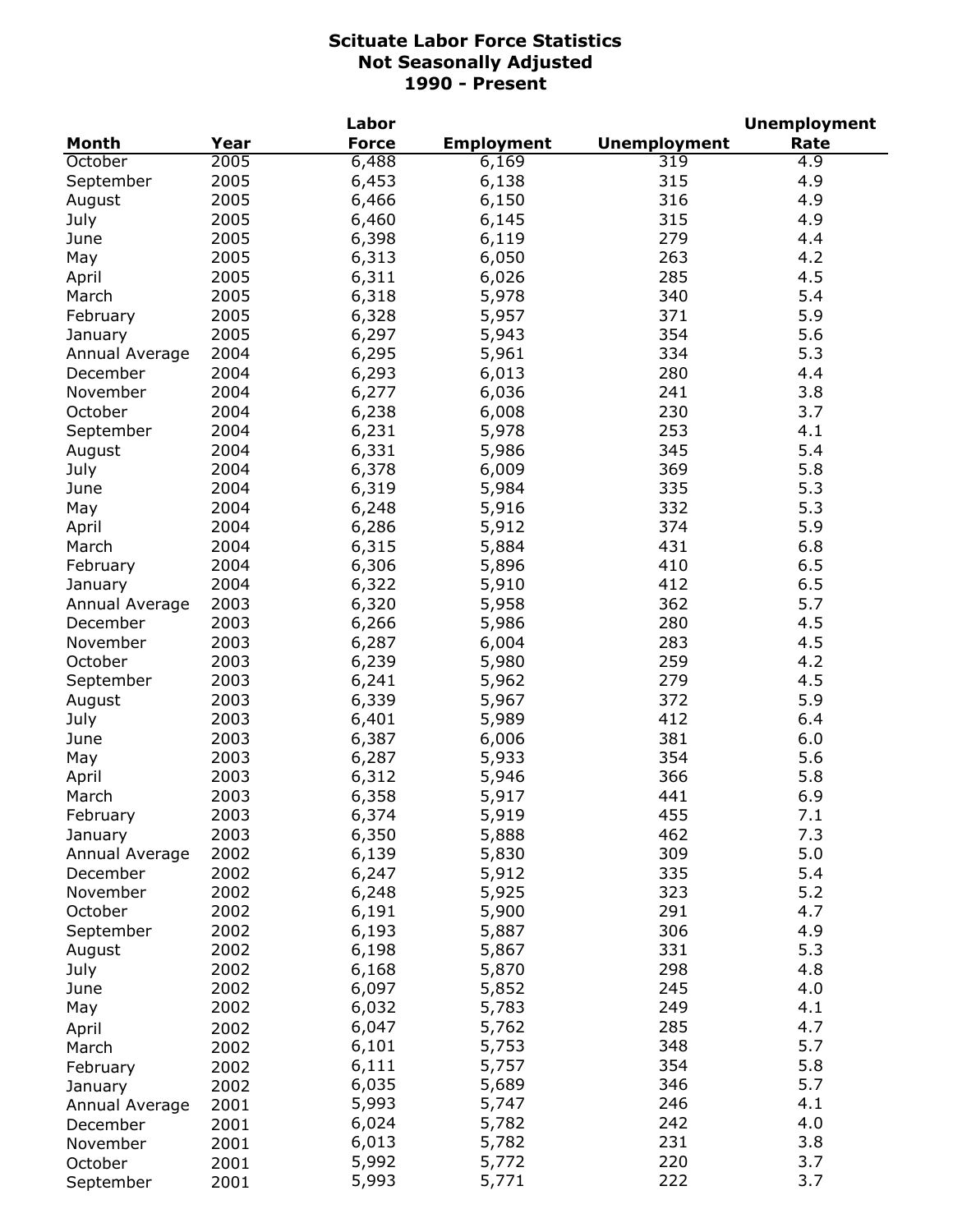|                            |      | Labor        |                   |                     | <b>Unemployment</b> |
|----------------------------|------|--------------|-------------------|---------------------|---------------------|
| <b>Month</b>               | Year | <b>Force</b> | <b>Employment</b> | <b>Unemployment</b> | Rate                |
| August                     | 2001 | 5,989        | 5,738             | 251                 | 4.2                 |
| July                       | 2001 | 6,042        | 5,776             | 266                 | 4.4                 |
| June                       | 2001 | 6,002        | 5,768             | 234                 | 3.9                 |
| May                        | 2001 | 5,930        | 5,706             | 224                 | 3.8                 |
| April                      | 2001 | 5,947        | 5,722             | 225                 | 3.8                 |
| March                      | 2001 | 5,997        | 5,718             | 279                 | 4.7                 |
| February                   | 2001 | 5,999        | 5,718             | 281                 | 4.7                 |
| January                    | 2001 | 5,988        | 5,716             | 272                 | 4.5                 |
| Annual Average             | 2000 | 5,977        | 5,747             | 230                 | 3.8                 |
| December                   | 2000 | 5,977        | 5,798             | 179                 | 3.0                 |
| November                   | 2000 | 5,981        | 5,792             | 189                 | 3.2                 |
| October                    | 2000 | 5,942        | 5,766             | 176                 | 3.0                 |
| September                  | 2000 | 5,942        | 5,745             | 197                 | 3.3                 |
| August                     | 2000 | 5,996        | 5,753             | 243                 | 4.1                 |
| July                       | 2000 | 6,005        | 5,763             | 242                 | 4.0                 |
| June                       | 2000 | 5,984        | 5,785             | 199                 | 3.3                 |
| May                        | 2000 | 5,958        | 5,726             | 232                 | 3.9                 |
| April                      | 2000 | 5,962        | 5,755             | 207                 | 3.5                 |
| March                      | 2000 | 5,985        | 5,707             | 278                 | 4.6                 |
| February                   | 2000 | 5,989        | 5,689             | 300                 | 5.0                 |
|                            | 2000 | 6,006        | 5,689             | 317                 | 5.3                 |
| January                    | 1999 | 6,053        | 5,791             | 262                 | 4.3                 |
| Annual Average<br>December | 1999 | 6,116        | 5,900             | 216                 | 3.5                 |
| November                   | 1999 | 6,114        | 5,891             | 223                 | 3.6                 |
| October                    | 1999 | 6,083        | 5,835             | 248                 | 4.1                 |
| September                  | 1999 | 6,038        | 5,796             | 242                 | 4.0                 |
| August                     | 1999 | 6,130        | 5,808             | 322                 | 5.3                 |
| July                       | 1999 | 6,089        | 5,803             | 286                 | 4.7                 |
| June                       | 1999 | 6,027        | 5,797             | 230                 | 3.8                 |
| May                        | 1999 | 5,987        | 5,757             | 230                 | 3.8                 |
| April                      | 1999 | 5,988        | 5,751             | 237                 | 4.0                 |
| March                      | 1999 | 6,007        | 5,742             | 265                 | 4.4                 |
| February                   | 1999 | 6,005        | 5,710             | 295                 | 4.9                 |
| January                    | 1999 | 6,055        | 5,703             | 352                 | 5.8                 |
| Annual Average             | 1998 | 5,966        | 5,691             | 275                 | 4.6                 |
| December                   | 1998 | 6,044        | 5,824             | 220                 | 3.6                 |
| November                   | 1998 | 6,011        | 5,816             | 195                 | 3.2                 |
| October                    | 1998 | 5,939        | 5,747             | 192                 | 3.2                 |
| September                  | 1998 | 5,919        | 5,717             | 202                 | 3.4                 |
| August                     | 1998 | 5,959        | 5,710             | 249                 | 4.2                 |
| July                       | 1998 | 5,956        | 5,708             | 248                 | 4.2                 |
| June                       | 1998 | 5,925        | 5,696             | 229                 | 3.9                 |
| May                        | 1998 | 5,898        | 5,640             | 258                 | 4.4                 |
| April                      | 1998 | 5,915        | 5,624             | 291                 | 4.9                 |
| March                      | 1998 | 5,989        | 5,607             | 382                 | 6.4                 |
| February                   | 1998 | 5,980        | 5,602             | 378                 | 6.3                 |
| January                    | 1998 | 6,058        | 5,601             | 457                 | 7.5                 |
| Annual Average             | 1997 | 5,939        | 5,610             | 329                 | 5.5                 |
| December                   | 1997 | 5,995        | 5,696             | 299                 | 5.0                 |
| November                   | 1997 | 6,013        | 5,718             | 295                 | 4.9                 |
| October                    | 1997 | 5,994        | 5,681             | 313                 | 5.2                 |
| September                  | 1997 | 5,979        | 5,669             | 310                 | 5.2                 |
| August                     | 1997 | 5,993        | 5,675             | 318                 | 5.3                 |
| July                       | 1997 | 5,981        | 5,666             | 315                 | 5.3                 |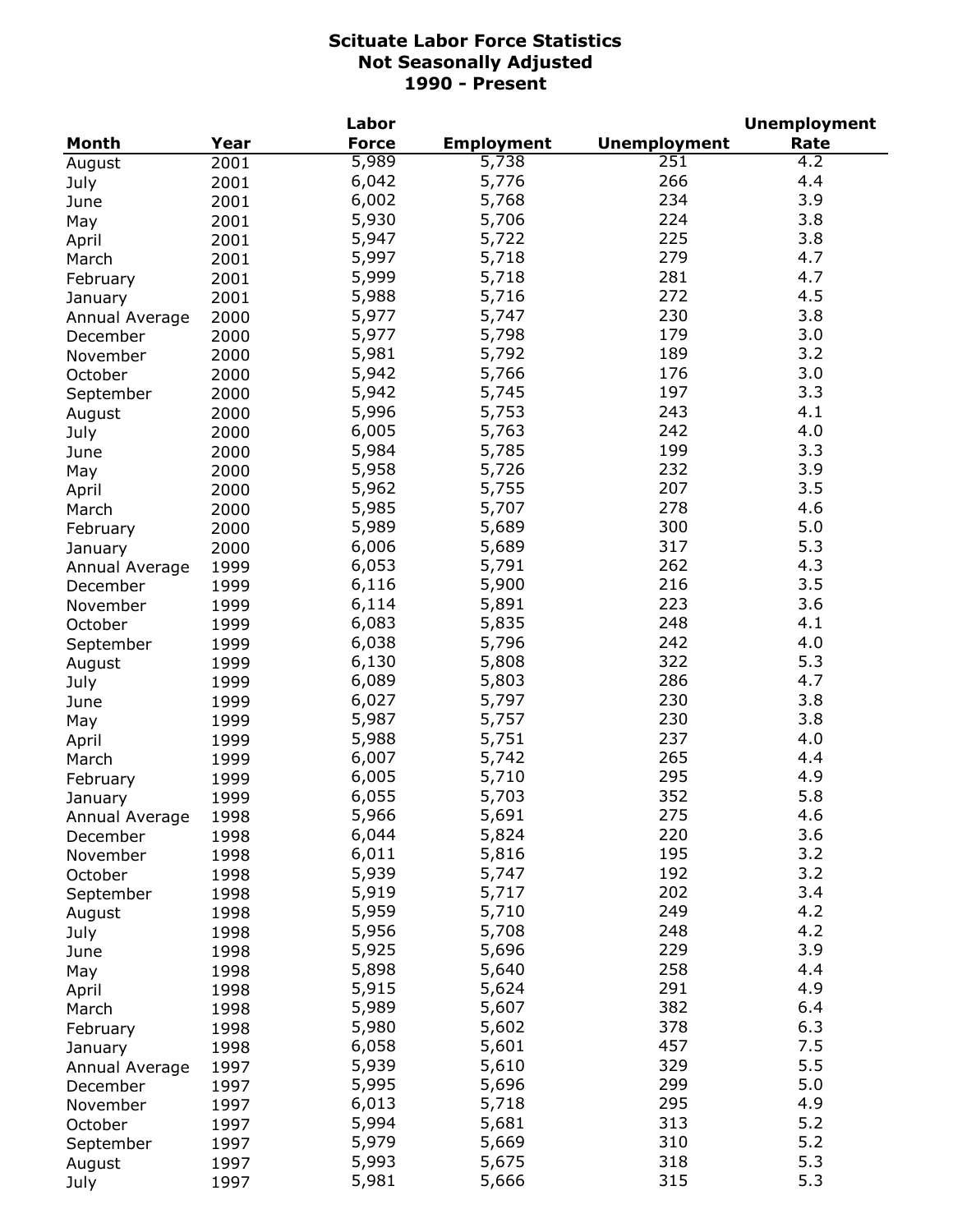|                |      | Labor          |                   | <b>Unemployment</b> |      |  |
|----------------|------|----------------|-------------------|---------------------|------|--|
| Month          | Year | <b>Force</b>   | <b>Employment</b> | <b>Unemployment</b> | Rate |  |
| June           | 1997 | 5,942          | 5,627             | 315                 | 5.3  |  |
| May            | 1997 | 5,882          | 5,564             | 318                 | 5.4  |  |
| April          | 1997 | 5,855          | 5,550             | 305                 | 5.2  |  |
| March          | 1997 | 5,882          | 5,520             | 362                 | 6.2  |  |
| February       | 1997 | 5,864          | 5,484             | 380                 | 6.5  |  |
| January        | 1997 | 5,895          | 5,473             | 422                 | 7.2  |  |
| Annual Average | 1996 | 5,746          | 5,457             | 289                 | 5.0  |  |
| December       | 1996 | 5,837          | 5,558             | 279                 | 4.8  |  |
| November       | 1996 | 5,850          | 5,573             | 277                 | 4.7  |  |
| October        | 1996 | 5,821          | 5,546             | 275                 | 4.7  |  |
| September      | 1996 | 5,752          | 5,508             | 244                 | 4.2  |  |
| August         | 1996 | 5,758          | 5,502             | 256                 | 4.4  |  |
| July           | 1996 | 5,744          | 5,481             | 263                 | 4.6  |  |
|                |      | 5,734          | 5,486             | 248                 | 4.3  |  |
| June           | 1996 | 5,676          | 5,418             | 258                 | 4.5  |  |
| May            | 1996 |                | 5,388             | 291                 | 5.1  |  |
| April          | 1996 | 5,679<br>5,729 |                   | 356                 | 6.2  |  |
| March          | 1996 |                | 5,373             |                     |      |  |
| February       | 1996 | 5,721          | 5,345             | 376                 | 6.6  |  |
| January        | 1996 | 5,657          | 5,307             | 350                 | 6.2  |  |
| Annual Average | 1995 | 5,656          | 5,296             | 360                 | 6.4  |  |
| December       | 1995 | 5,638          | 5,385             | 253                 | 4.5  |  |
| November       | 1995 | 5,602          | 5,398             | 204                 | 3.6  |  |
| October        | 1995 | 5,600          | 5,359             | 241                 | 4.3  |  |
| September      | 1995 | 5,600          | 5,315             | 285                 | 5.1  |  |
| August         | 1995 | 5,751          | 5,327             | 424                 | 7.4  |  |
| July           | 1995 | 5,730          | 5,304             | 426                 | 7.4  |  |
| June           | 1995 | 5,676          | 5,293             | 383                 | 6.7  |  |
| May            | 1995 | 5,586          | 5,226             | 360                 | 6.4  |  |
| April          | 1995 | 5,647          | 5,240             | 407                 | 7.2  |  |
| March          | 1995 | 5,656          | 5,231             | 425                 | 7.5  |  |
| February       | 1995 | 5,687          | 5,243             | 444                 | 7.8  |  |
| January        | 1995 | 5,706          | 5,234             | 472                 | 8.3  |  |
| Annual Average | 1994 | 5,803          | 5,422             | 381                 | 6.6  |  |
| December       | 1994 | 5,792          | 5,472             | 320                 | 5.5  |  |
| November       | 1994 | 5,776          | 5,494             | 282                 | 4.9  |  |
| October        | 1994 | 5,775          | 5,458             | 317                 | 5.5  |  |
| September      | 1994 | 5,741          | 5,417             | 324                 | 5.6  |  |
| August         | 1994 | 5,820          | 5,454             | 366                 | 6.3  |  |
| July           | 1994 | 5,784          | 5,438             | 346                 | 6.0  |  |
| June           | 1994 | 5,806          | 5,448             | 358                 | 6.2  |  |
| May            | 1994 | 5,718          | 5,392             | 326                 | 5.7  |  |
| April          | 1994 | 5,732          | 5,370             | 362                 | 6.3  |  |
| March          | 1994 | 5,873          | 5,359             | 514                 | 8.8  |  |
| February       | 1994 | 5,909          | 5,388             | 521                 | 8.8  |  |
| January        | 1994 | 5,909          | 5,375             | 534                 | 9.0  |  |
| Annual Average | 1993 | 5,803          | 5,372             | 431                 | 7.4  |  |
| December       | 1993 | 5,775          | 5,403             | 372                 | 6.4  |  |
| November       | 1993 | 5,797          | 5,414             | 383                 | 6.6  |  |
| October        | 1993 | 5,803          | 5,389             | 414                 | 7.1  |  |
|                |      | 5,760          | 5,381             | 379                 | 6.6  |  |
| September      | 1993 | 5,832          | 5,437             | 395                 | 6.8  |  |
| August         | 1993 | 5,841          |                   | 403                 | 6.9  |  |
| July           | 1993 |                | 5,438             | 383                 | 6.6  |  |
| June           | 1993 | 5,813          | 5,430             |                     |      |  |
| May            | 1993 | 5,742          | 5,359             | 383                 | 6.7  |  |